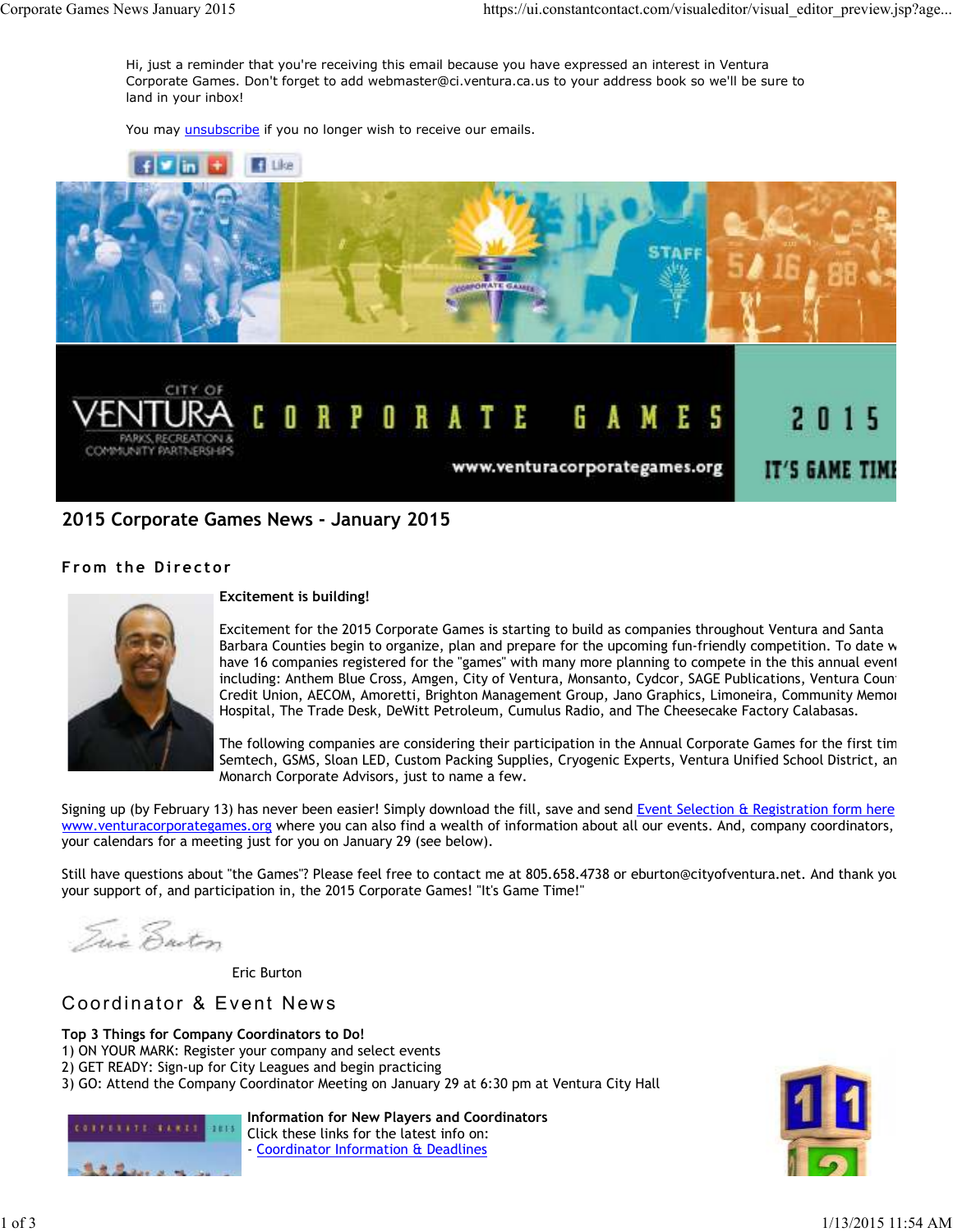- PowerPoint Presentation (as a PDF)
- Special Events: Opening/Closing Ceremonies, Sponsor Reception & Business & Fitness Fair
- Points, Medals & Awards & the JD Probasco Spirit Award
- Sports, Locations & Dates
- Become a Bronze, Silver or Gold Sponsor
- Registration/Event Selection
- Hold Harmless Waiver

**Company Spotlight:** Send us your company's experience with Corporate Games and we will highlight it in this newsletter. Please send text, images or links to eburton@cityofventura.net.



#### **New All-in-One Registration & Event Selection Form**

We've simplified the "red tape" so you can register AND select your events in a single form. Download it to complete, save and return to Eric Burton at eburton@cityofventura.net.The number of events you may select f your employees to participate in during the six weeks of competition depends on the size of your company. ●Division D (10-50 employees) - 8 Events

●Division C (51-150 employees) - 12 Events

●Division B (151-250 employees) - 16 Events

●Division A/AA (251-500 & 500+ employees) - 24 Events

●Many free events do not count towards your over total number, including the mandatory Tug-O-War and seven other Team Unity events. For more visit www.venturacorporategames.org.



Fees for Paintball and Golf must be paid directly to the vendors. Please send payment for Golf to: Buenaventur Golf Course 5882 Olives Park Dr., Ventura, CA 93003. Attn: Darren Higashi or Phil Horwith. Click here for Kempe Sports W-9 taxpayer ID# info. Please send payment for Paintball to: Paintball USA 19425 Soledad Canyon Rd., B-Canyon Country, CA 91350. Attn: April Schwartz. Click here for its W-9 taxpayer ID# info. The City of Ventura's Municipal Tax Identification Number is #95-6000807 if you need to set-up an account to make payment for registration or for golf fees. W9 Forms info are also located on the Corporate Games website.



#### **CG Coordinators Meeting on January 29**

Learn more about the Corporate Games by attending an informational meeting scheduled January 29 at 6:30 pm at Ventura City Hall, 501 Poli St., in the Community Meeting Room. Meetings will address issues for maximizing your success during the Corporate Games. Click here for a flyer on the coordinators meeting & 10 reasons to attend.

FYI: Family members are not eligible to participate in the Corporate Games except Openin Ceremonies. Activities at Opening Ceremonies including the Aquatic Center are available Corporate Games employees and their families. Printed calendars represent tentative dat for events. Schedules with actual dates, times, and locations will be posted on the Corpor

Games website by March 20, 2015.

### **Reserve your space at the Business & Health Fair Saturday March 28**

The Corporate Games Opening Ceremonies will feature a Business & Health Fair. Corporate Games sponsors and healthcare partners will provide business related information and offer ideas to improve employee heath, during Opening Ceremonies, scheduled for Saturda March 28 from 10 am to 3 pm at the Ventura Community Park on Kimball Road. Please e-mail application to Eric Burton at eburton@cityofventura.net to reserve a space at the Business & Health Fair during Opening Ceremonies.



**Two great ways to get your teams ready for Corporate Games are (1)** to take advantage of venue discounts for practices or (2) register **a winter spring league. Details below.** 

**Take advantage of these venue discounts for team practice**  The Corporate Games would not be possible without the support of businesses that host events like Bowling, 8-Ball/9-Ball, Paintball, Da

Horseshoes, MB2 Racing, and the 5K Run just to name a few. Many of these companies offer discounted pricing for Corporate Games teams, to help them prepare for the upcoming competition. Here are a few of the specials available for registered teams ❶Billiards - Stiix Billiards ½ off table time beginning March 1

❷Paintball - Paintball USA \$15 for self-equipped players & \$25 for non-equipped players. Price includes admission and full-day air.

❸Bowling - Buena Lanes \$2.50 per game including shoes from April 1 to May 1.

❹Lazertag - Lazertag Extreme in Simi Valley discounted rates for teams looking to practice. Contact Joey Thimian at 577-8400. Look for more ways to get your team ready later this spring under Practice Opportunities on our website.



#### **Prepare your team early by signing up for winter/spring sports leagues**

The City of Ventura is currently accepting winter/spring team registrations for Adult S Leagues in Paintball, Kickball, Soccer, Softball, Basketball and Flag Football played weekday evenings and on weekends at local parks in Ventura starting February 2015. I